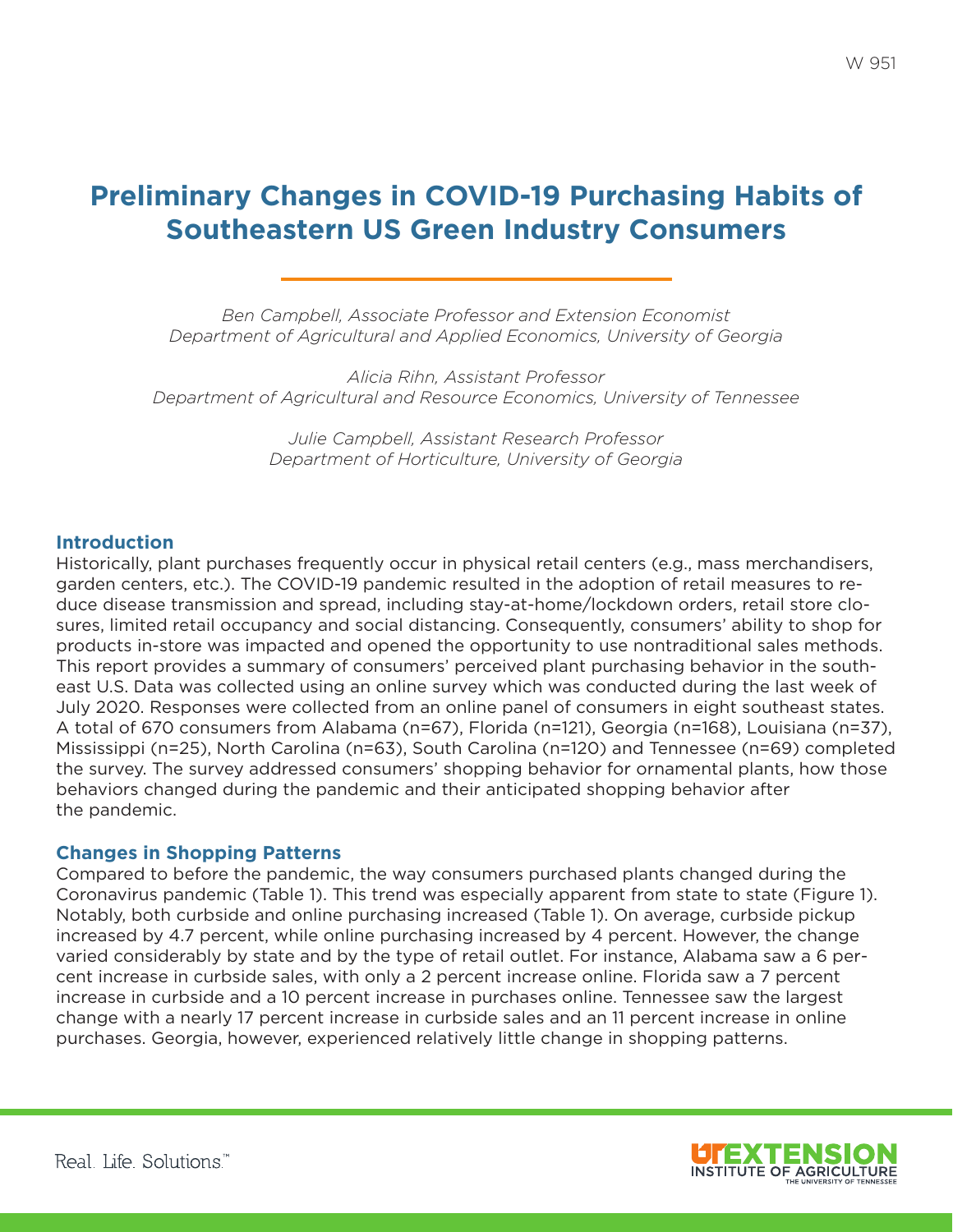# **Table 1. Changes in Shopping Habits**

|                                                                     | <b>Change in Plant Purchasing During the Pandemic Compared to Pre-Pandemic</b> |          |         |         |           |             |                   |                   |           |
|---------------------------------------------------------------------|--------------------------------------------------------------------------------|----------|---------|---------|-----------|-------------|-------------------|-------------------|-----------|
|                                                                     | <b>Mean</b>                                                                    |          |         |         |           |             |                   |                   |           |
| Location                                                            | Overall                                                                        | Alabama  | Florida | Georgia | Louisiana | Mississippi | North<br>Carolina | South<br>Carolina | Tennessee |
| Number of Participants (n)                                          | 670                                                                            | 67       | 121     | 168     | 37        | 25          | 63                | 120               | 69        |
| In-Store - Curbside at Mass<br>Merchandiser (e.g., Walmart, Target) | 4.9%                                                                           | 3.4%     | 7.6%    | 0.6%    | 10.6%     | $-8.7%$     | 2.6%              | 1.8%              | 16.6%     |
| In-Store - Curbside at Box Store<br>(e.g., Home Depot, Lowe's)      | 6.7%                                                                           | 10.2%    | 11.6%   | 0.4%    | $-0.6%$   | $-0.1%$     | 6.5%              | 1.5%              | 17.4%     |
| In-Store - Curbside at Independent<br>Garden Center                 | 7.3%                                                                           | 15.9%    | 6.4%    | 2.6%    | 6.2%      | $-8.0%$     | 16.8%             | 1.0%              | 17.3%     |
| In-Store - Curbside at Other Retailer                               | $-0.3%$                                                                        | 8.0%     | 10.3%   | 1.8%    | 17.3%     | $-9.3\%$    | 0.2%              | 1.9%              | 22.6%     |
| Online at Mass Merchandiser (e.g.,<br>Walmart, Target)              | 7.1%                                                                           | 3.8%     | 11.9%   | 3.2%    | 11.5%     | $-15.1%$    | 10.4%             | 1.1%              | 7.4%      |
| Online at Box Store (e.g., Home<br>Depot, Lowe's)                   | 6.0%                                                                           | 1.7%     | 11.1%   | $-0.8%$ | 12.4%     | $-14.5%$    | 7.8%              | $-4.4%$           | 5.3%      |
| Online at Independent Garden<br>Center                              | 3.5%                                                                           | $-4.2%$  | 1.2%    | $-6.8%$ | 14.4%     | $-12.7%$    | 0.9%              | $-6.1%$           | 16.0%     |
| Online at Other Retailer                                            | $-0.3%$                                                                        | $-7.2\%$ | 5.6%    | $-5.1%$ | 11.0%     | $-10.3\%$   | 3.8%              | -8.6%             | 8.5%      |
| Average Curbside Change                                             | 4.7%                                                                           | 6.3%     | 6.7%    | $-0.8%$ | 7.6%      | $-7.4%$     | 6.7%              | $-0.4%$           | 16.8%     |
| Average Online Change                                               | 4.1%                                                                           | 1.6%     | 9.7%    | $-0.2%$ | 13.1%     | $-12.3%$    | 5.5%              | $-2.5%$           | 10.9%     |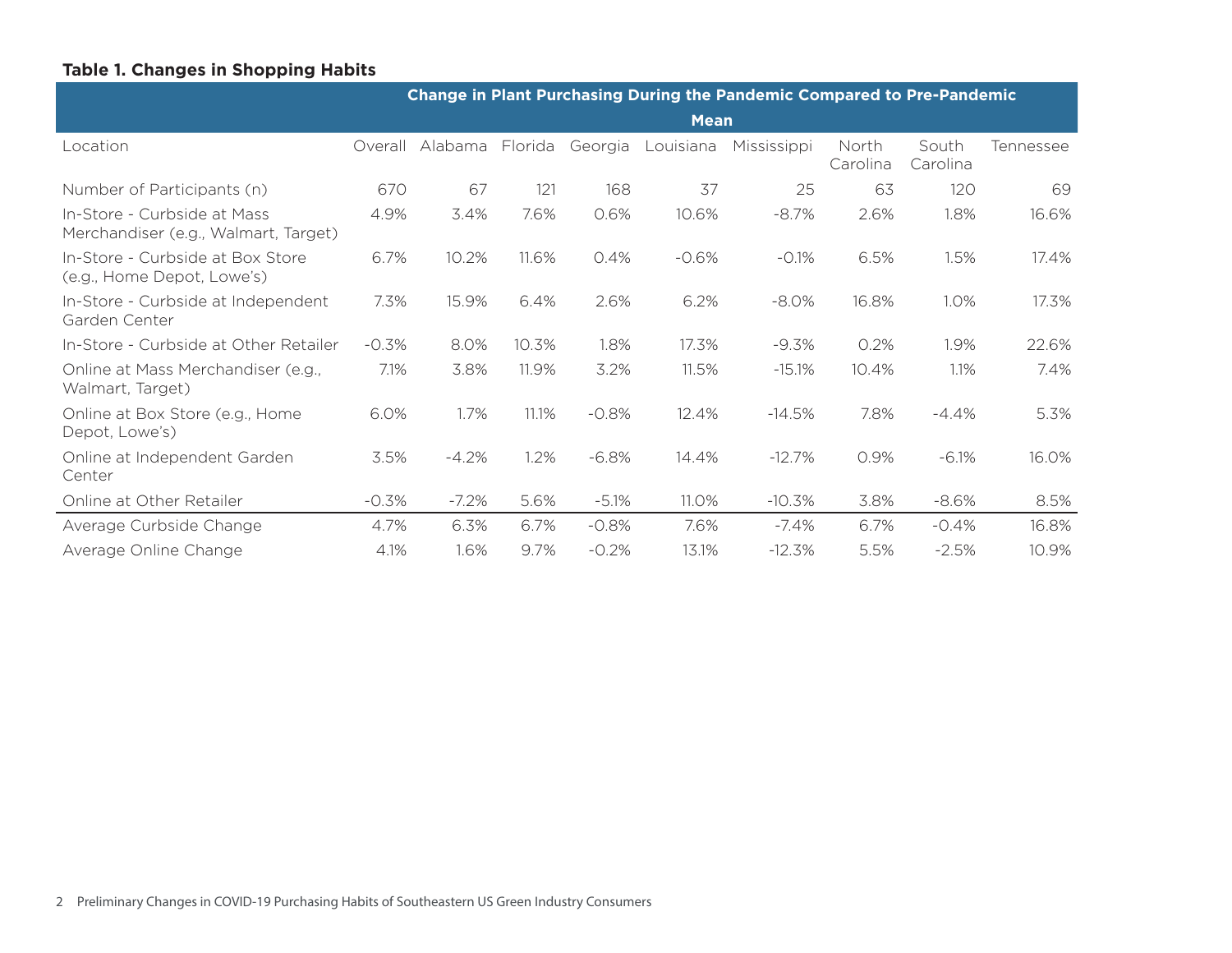

**Figure 1. Changing Shopping Habits for Plants During the Coronavirus Pandemic.**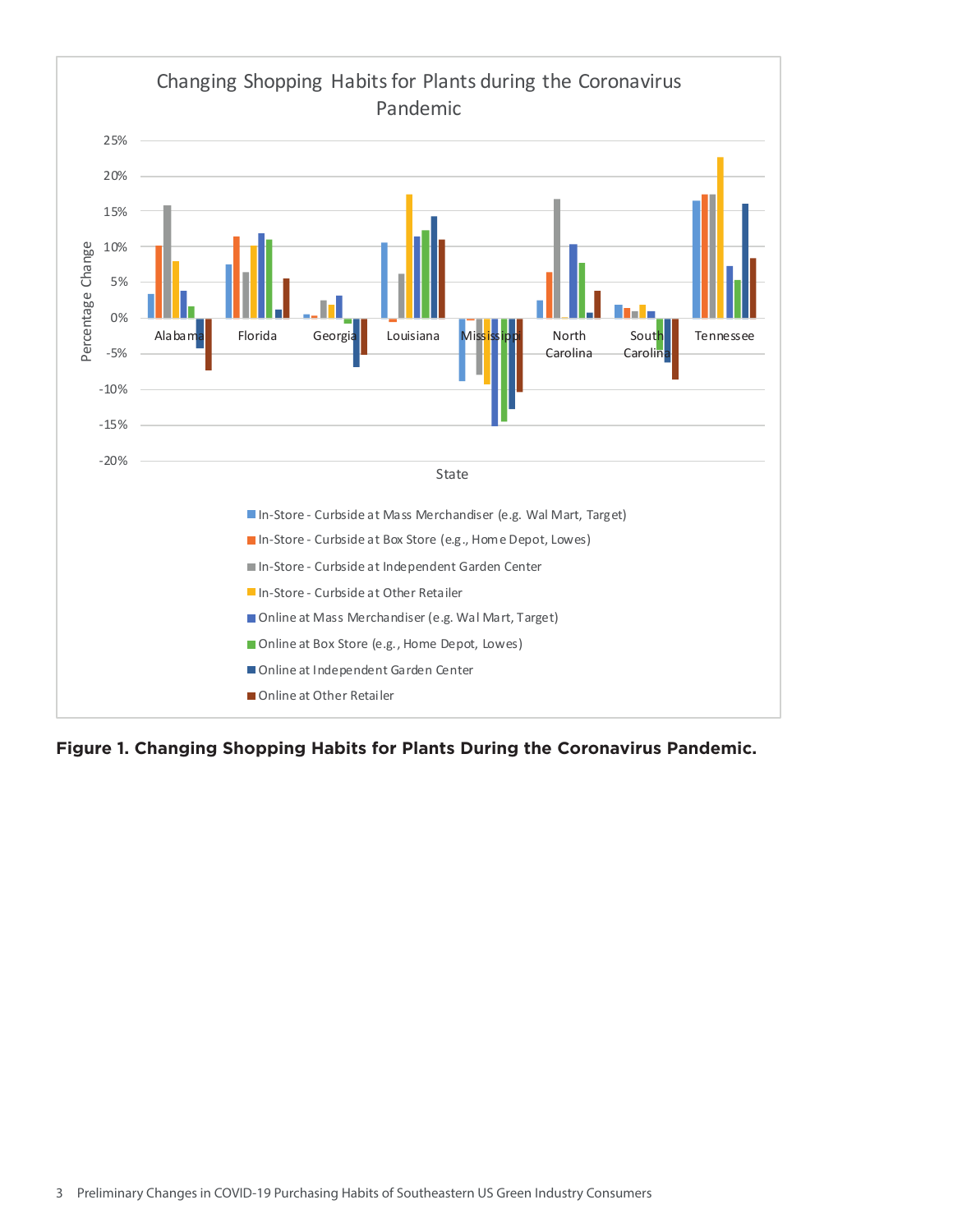## **Post-COVID-19 Shopping Patterns Overall**

Though making quick recommendations to industry stakeholders is important, it is vital to realize that post-COVID-19 purchasing behaviors may or may not resemble COVID-19 purchasing patterns or pre-COVID-19 purchasing patterns. Thereby, before producers and retailers expend resources on making changes in anticipation of the post-COVID-19 world, they should understand how consumers envision their future purchasing habits.

For instance, 57 percent of surveyed respondents perceived themselves as going back to their pre-pandemic purchasing habits (Table 2; Figure 1). This ranges from 48 percent in Alabama to 68 percent in Tennessee. Approximately 15-20 percent of consumers surveyed indicated that even post-pandemic, they plan on maintaining the same purchasing patterns they displayed during the pandemic. The remaining 20-30 percent of consumers perceived their purchasing habits changing, but their post-pandemic behavior would include a mix of pandemic behaviors and pre-pandemic behaviors.

As for plant purchasing in general, almost two-thirds of the sampled consumers perceived that their plant purchasing behavior would return to pre-pandemic levels after the pandemic ends. However, 25-30 percent perceived that they would maintain their pandemic level of plant purchasing.

|                                  | <b>Purchasing Habits After Pandemic (% of Sample)</b> |                                             |                                                |                                                     |  |  |  |  |
|----------------------------------|-------------------------------------------------------|---------------------------------------------|------------------------------------------------|-----------------------------------------------------|--|--|--|--|
| <b>Purchase</b><br><b>Plants</b> | # of<br>Obs.                                          | <b>Similar to Before</b><br><b>Pandemic</b> | <b>Similar</b><br>to During<br><b>Pandemic</b> | <b>Combination Before/During</b><br><b>Pandemic</b> |  |  |  |  |
|                                  |                                                       |                                             |                                                |                                                     |  |  |  |  |
| Alabama                          | 67                                                    | 48%                                         | 20%                                            | 31%                                                 |  |  |  |  |
| Florida                          | 121                                                   | 53%                                         | 17%                                            | 30%                                                 |  |  |  |  |
| Georgia                          | 168                                                   | 58%                                         | 20%                                            | 22%                                                 |  |  |  |  |
| Louisiana                        | 37                                                    | 49%                                         | 22%                                            | 30%                                                 |  |  |  |  |
| Mississippi                      | 25                                                    | 67%                                         | 17%                                            | 17%                                                 |  |  |  |  |
| North Carolina                   | 63                                                    | 60%                                         | 17%                                            | 23%                                                 |  |  |  |  |
| South Carolina                   | 120                                                   | 58%                                         | 19%                                            | 23%                                                 |  |  |  |  |
| Tennessee                        | 69                                                    | 68%                                         | 14%                                            | 18%                                                 |  |  |  |  |
| Overall                          | 670                                                   | 57%                                         | 18%                                            | 25%                                                 |  |  |  |  |

## **Table 2. Anticipated Changes in the Purchasing of Plants After the Coronavirus Pandemic**

# **Post-COVID-19 Shopping Patterns by Changes in Shopping Behaviors During Initial COVID-19 Impacts**

A majority of consumers that either decreased or increased their curbside purchasing during the pandemic perceive themselves as returning to pre-pandemic purchasing patterns (i.e., in-store) once the pandemic ends (Figure 2). For instance, 53 percent of respondents that decreased their curbside purchasing during the pandemic indicated they would return to normal after the pandemic, as indicated by the southeast region "curbside decrease — similar to before" measurement. However, 47 percent indicated they planned to continue to purchase less from curbside options after the pandemic. For consumers that increased their purchasing at curbside during the pandemic, 59 percent indicated they would return to normal (i.e., in-store) after the pandemic. Twenty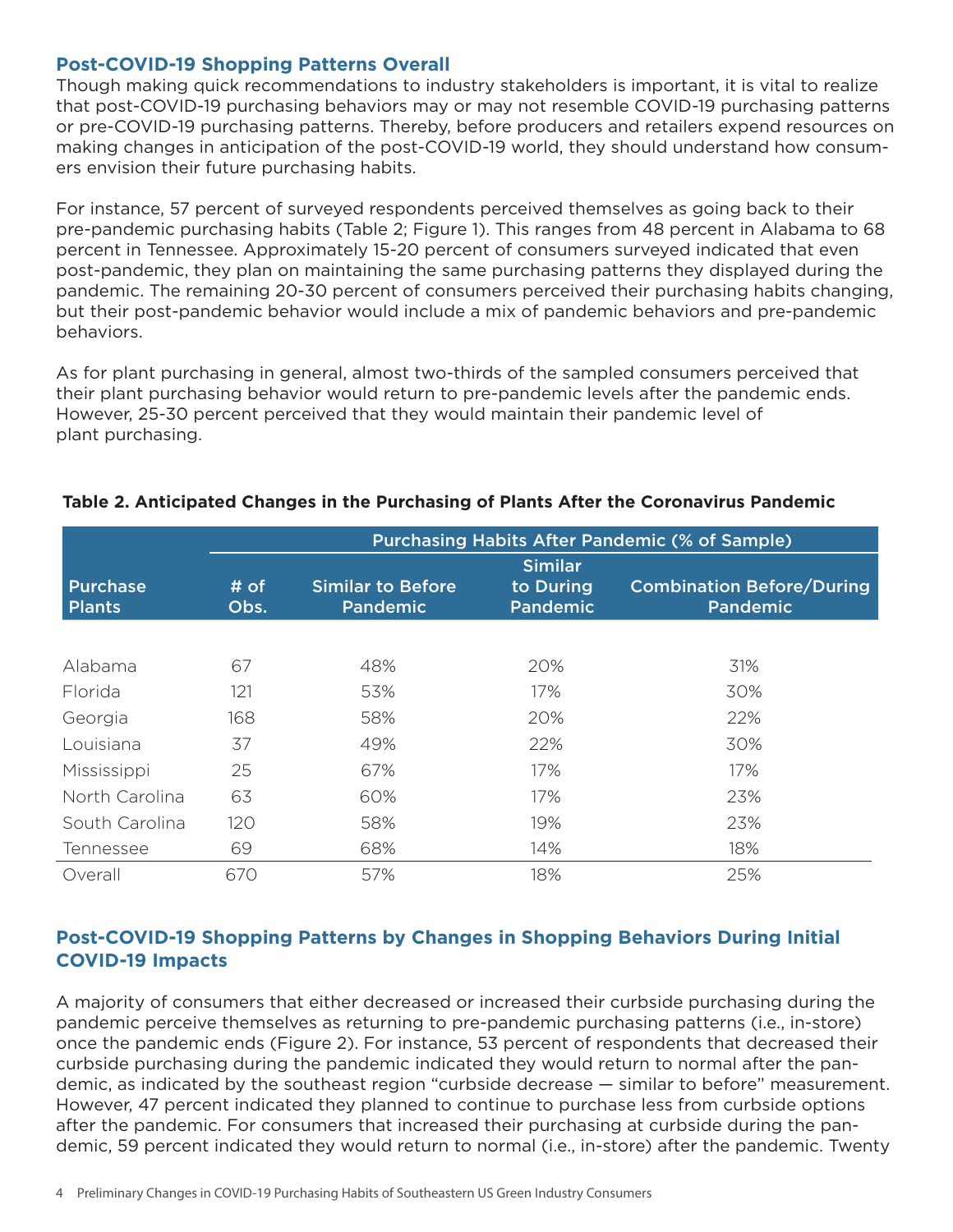percent indicated they wanted to continue purchasing curbside as they had during the pandemic, while the final 21 percent of consumers purchasing plants at curbside during the pandemic would revert to purchasing in-store.



## **Figure 2. Changes in Curbside Purchasing Habits by How Purchasing Habits Changed During the Pandemic.**

For online purchasing, a majority of consumers indicated they would return to their pre-pandemic purchasing patterns (Figure 3). Of the consumers that purchased more plants online during the pandemic, 56 percent indicated they would purchase less online once the pandemic ends. Twenty percent noted they planned on purchasing less online after the pandemic, with 24 percent planning to purchase online more than pre-pandemic but less than during the pandemic.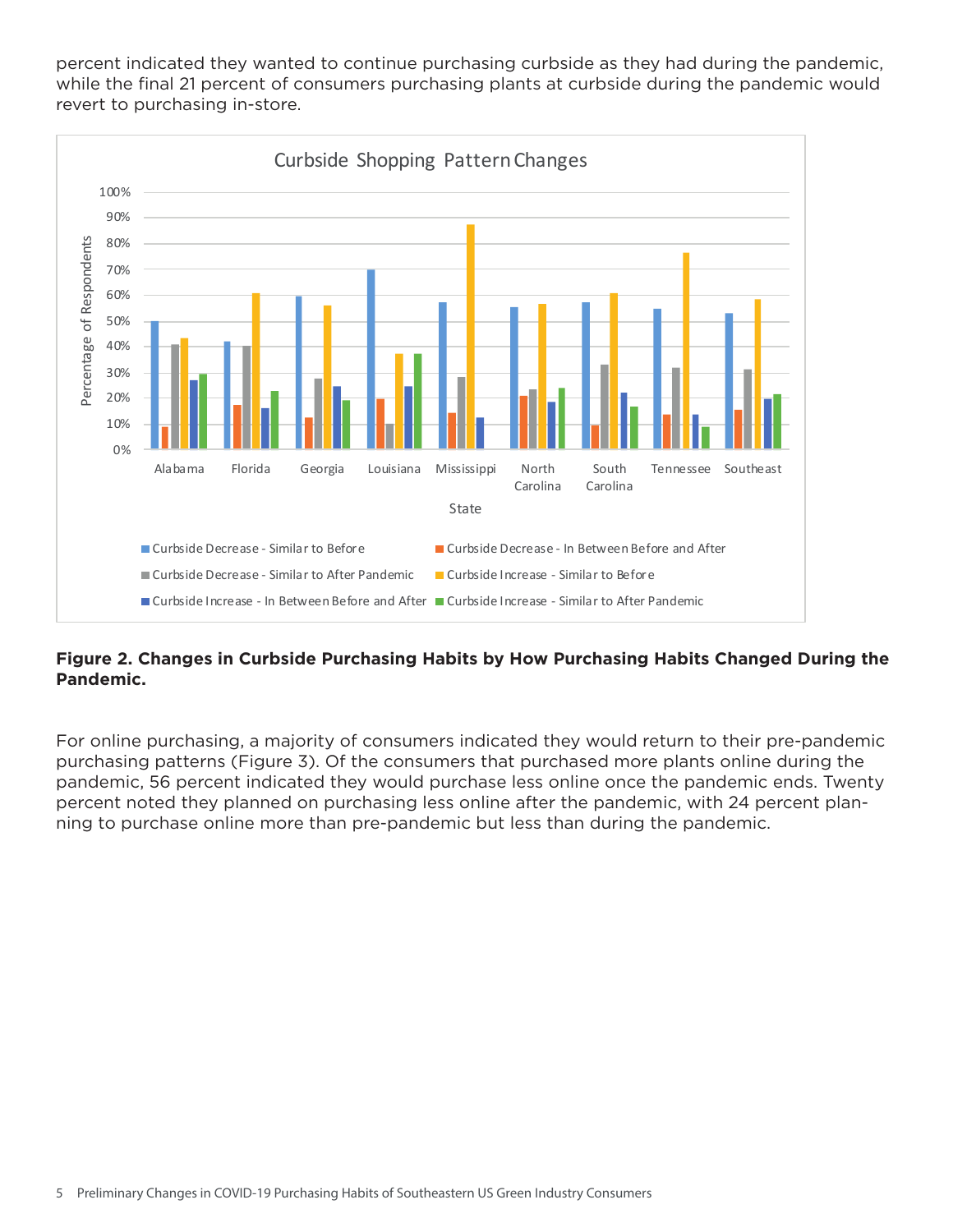

## **Figure 3. Changes in Online Purchasing Habits by How Purchasing Habits Changed During the Pandemic.**

With respect to plant expenditures, 70 percent of consumers that purchased fewer plants during the pandemic plan on reverting to their pre-pandemic levels after the pandemic ends (Table 3). Eighteen percent planned on continuing to purchase fewer plants, with 13 percent undecided. For consumers that purchased more plants, 59 percent planned to purchase fewer plants after the pandemic, with 26 percent believing they would continue to purchase more plants.